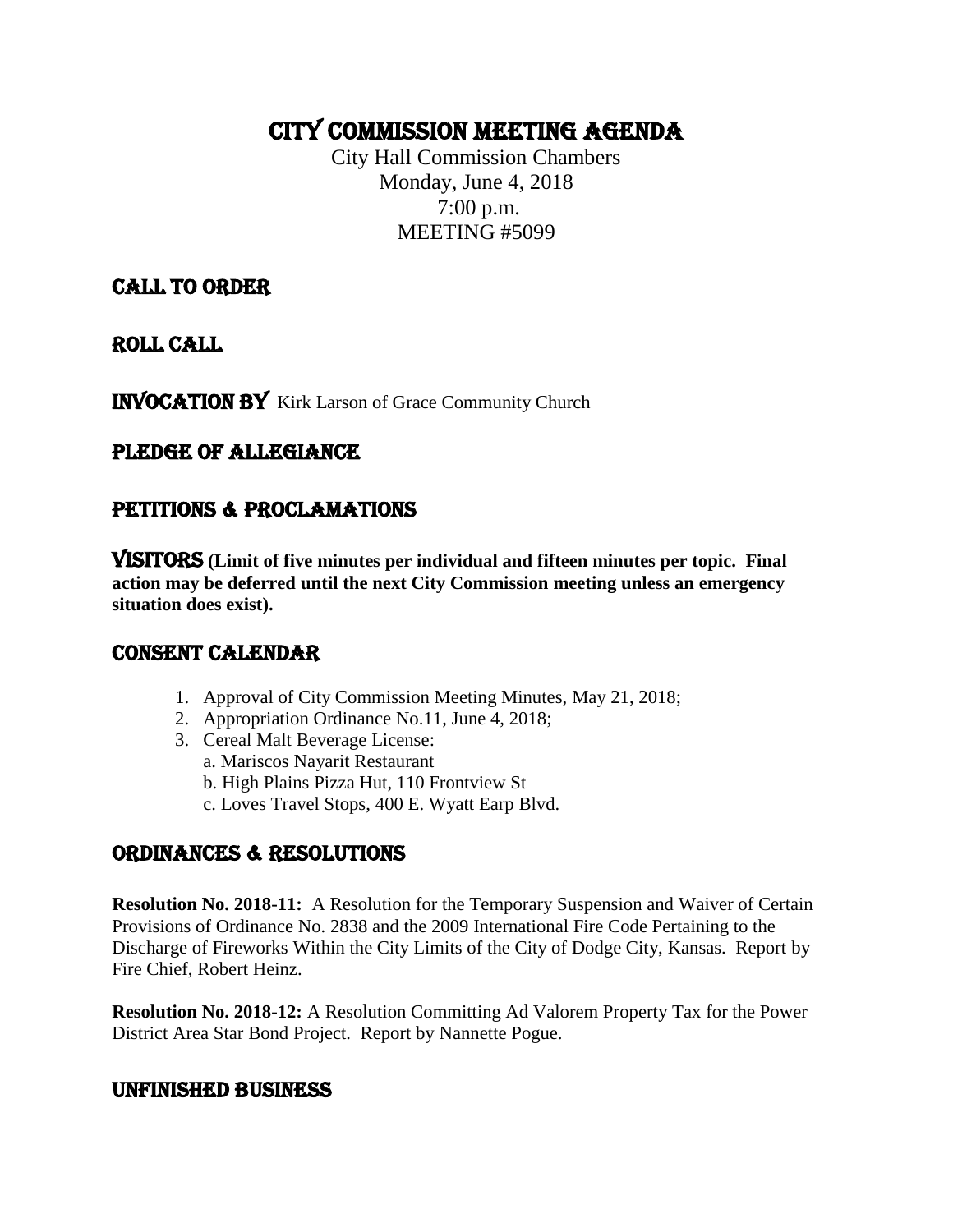# NEW BUSINESS

Approval of Change Order #1 for Central Avenue Sewer. Report by Ray Slattery.

# OTHER BUSINESS

# ADJOURNMENT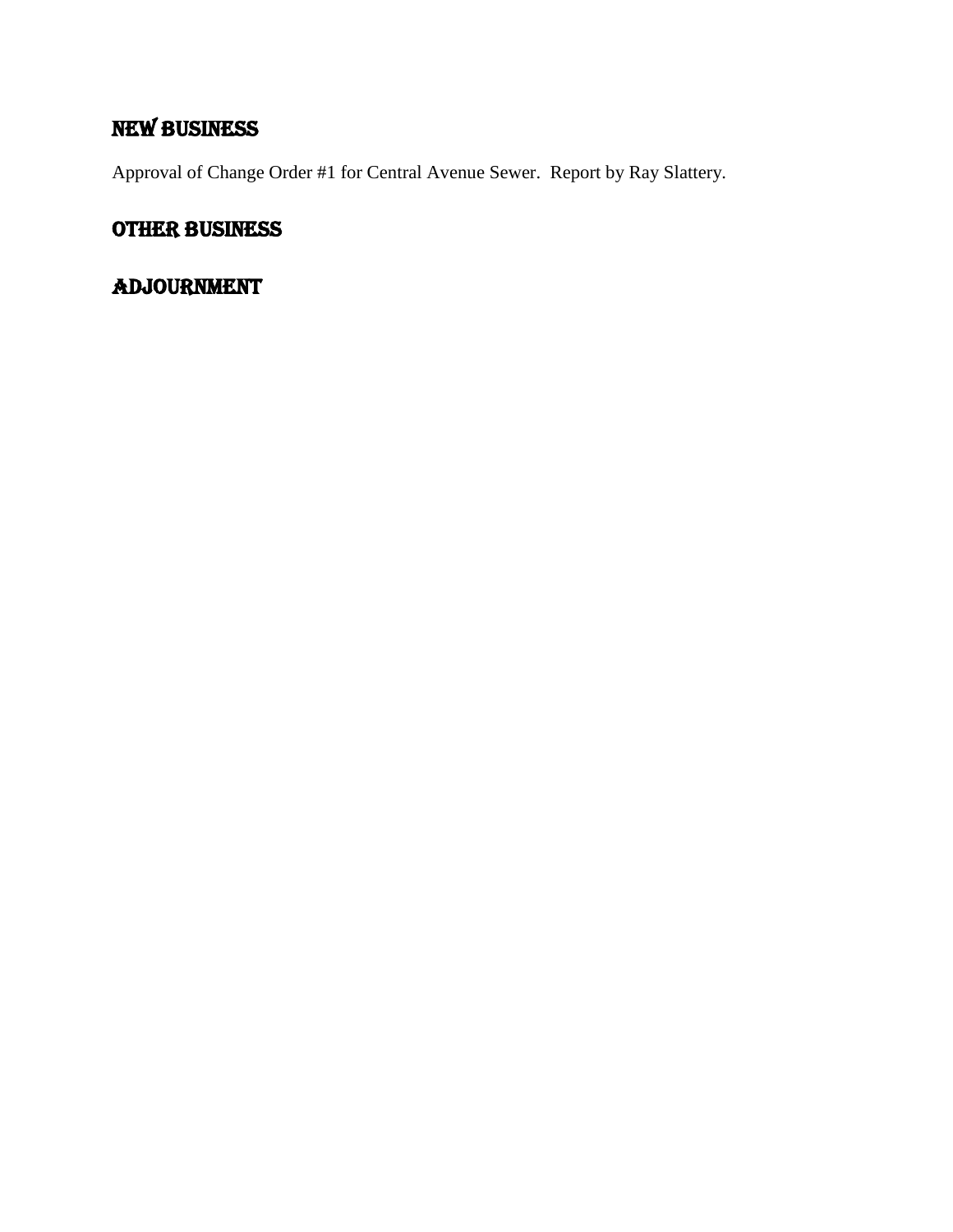# CITY COMMISSION MEETING MINUTES

City Hall Commission Chambers Monday, May 21, 2018 7:00 p.m. MEETING #5098

#### **CALL TO ORDER**

**ROLL CALL: Vice** Mayor Jan Scoggins, Commissioners Rick Sowers, Joyce Warshaw, and Brian Delzeit. Commissioner Kent Smoll was reported absent.

**INVOCATION by** Pastor Albert Shrock of Bible Baptist Church

#### **PLEDGE OF ALLEGIANCE**

#### **PETITIONS & PROCLAMATIONS**

Vice Mayor Jan Scoggins read the proclamation for National Historic Preservation Month and proclaimed May, 2018 as National Historic Preservation Month. Melissa McCoy, Assistant to the City Manager, spoke in regard to this proclamation.

Vice Mayor Jan Scoggins read the Space Science Day Proclamation and proclaimed Saturday, June 2, 2018 as Space Science Day in Dodge City. An event will be put on by the Kansas Cosmosphere at the Civic Center on June 2 from 10:00 a.m. to 4:00 pm and Sunday, June 3,  $12:00 - 4:00$  p.m.

Vice Mayor Jan Scoggins read the National Public Works Week proclamation and proclaimed May 20 – May 26, 2018, as National Public Works Week. Corey Keller, Public Works Superintendent spoke and invited the City Commission to a luncheon on Thursday, May 25<sup>th</sup> at the Golf Course Clubhouse. He thanked and wanted to recognize all Public Works Employees.

**VISITORS (Limit of five minutes per individual and fifteen minutes per topic. Final action may be deferred until the next City Commission meeting unless an emergency situation does exist).**

#### **CONSENT CALENDAR**

- 1. Approval of City Commission Work Session Meeting Minutes, May 7, 2018;
- 2. Approval of City Commission Meeting Minutes, May 7, 2018;
- 3. Appropriation Ordinance No. 10, May 21, 2018;
- 4. Cereal Malt Beverage License:
	- a. Chu My's Kitchen; 2208 W. Wyatt Earp Blvd.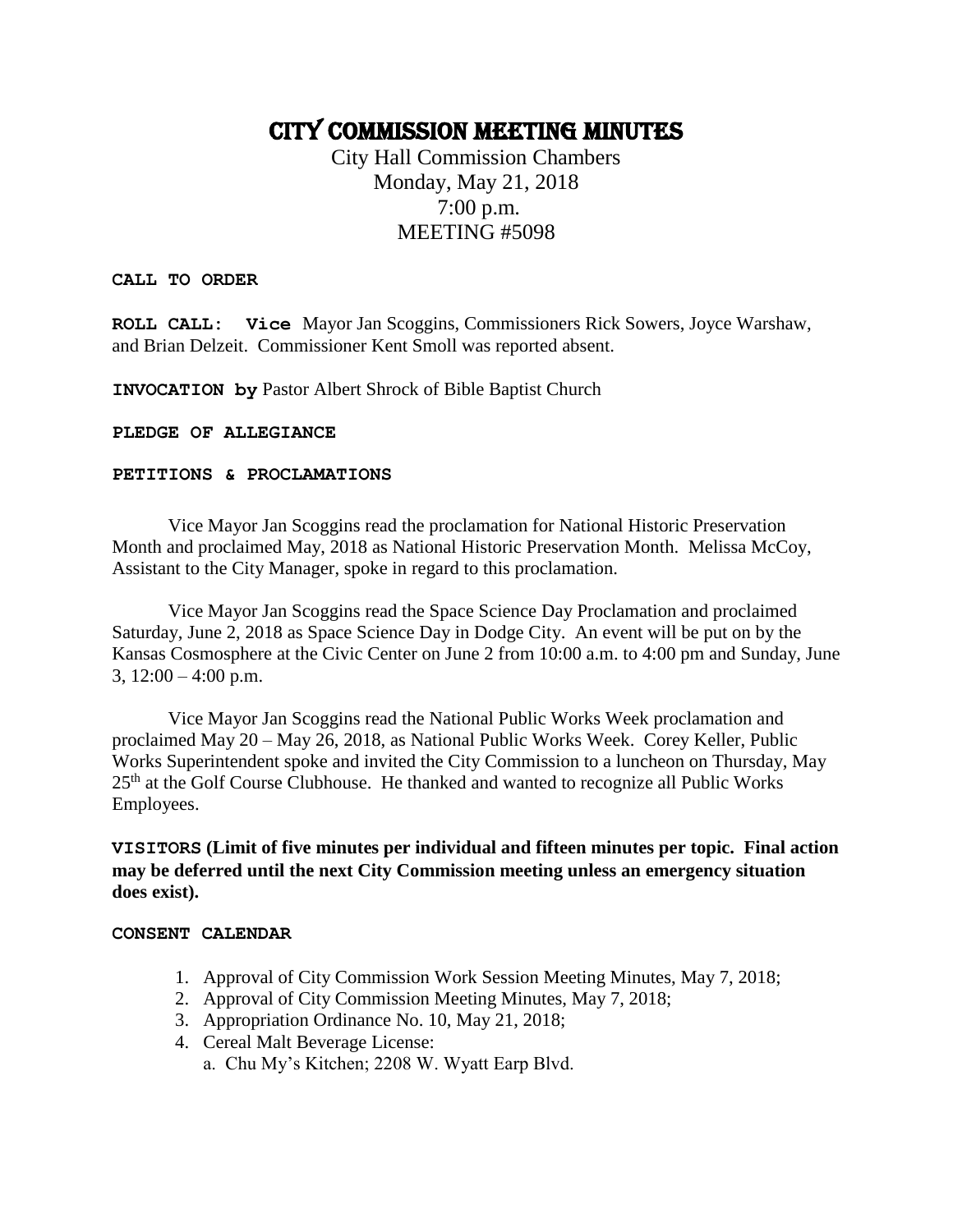Commissioner Brian Delzeit moved to approve the Consent Calendar as presented, knowing that the CMB application will be revised. Commissioner Joyce Warshaw seconded the motion. The motion carried 4-0.

#### **ORDINANCES & RESOLUTIONS**

**Ordinance No. 3686:** An Ordinance Annexing to the City of Dodge City the Described Property of 911 Matt Down Lane, in Accordance with K.S.A. 12-520 ET. SEQ; and Providing for the Zoning Thereof was approved on a motion by Commissioner Joyce Warshaw. Commissioner Brian Delzeit seconded the motion. The motion carried 4-0.

**Ordinance No. 3687:** An Ordinance Repealing Ordinance No. 2621 of the City of Dodge City, Kansas and Amending Article 5, Chapter V of the Dodge City Code Relating to Pawnbrokers and Precious Metal Dealers was approved on a motion by Commissioner Brian Delzeit. Commissioner Rick Sowers seconded the motion. The motion carried 4-0.

#### **UNFINISHED BUSINESS**

#### **NEW BUSINESS**

 1. Commissioner Rick Sowers moved to approve the Memorandum of Understanding with Jeff Switzer for the annexation of the real estate property at 911 Matt Down Road. Commissioner Joyce Warshaw seconded the motion. The motion carried 4-0.

#### **OTHER BUSINESS**

City Manager Cherise Tieben

- Congratulations to the Sports Commission for work on NAIA tournament. It was very successful.
- Mayor Kent Smoll is attending the RECON show in Las Vegas with Economic Development Corporation representatives
- We closed on the Sutherlands property on Friday, May 18.
- National Guard Armory's Black Hawk will be at the Civic Center on Thursday
- This week I will be providing the Commissioners with a written report
- Thursday night a Homebuyers presentation will be held at the public library
- Monday, May 28 is Memorial Day and the City offices will be closed
- On May 29 at 7:00 p.m. the Police Awards banquet will be held at the Hoover Pavilion
- There will be a Special meeting on June 11 for the public hearing on the Power Center Area STAR bond project plan.
- On June 27 is the Business Appreciation Luncheon

#### Melissa McCoy

- Remind everyone of the Main Street Festival that will be held downtown on June 2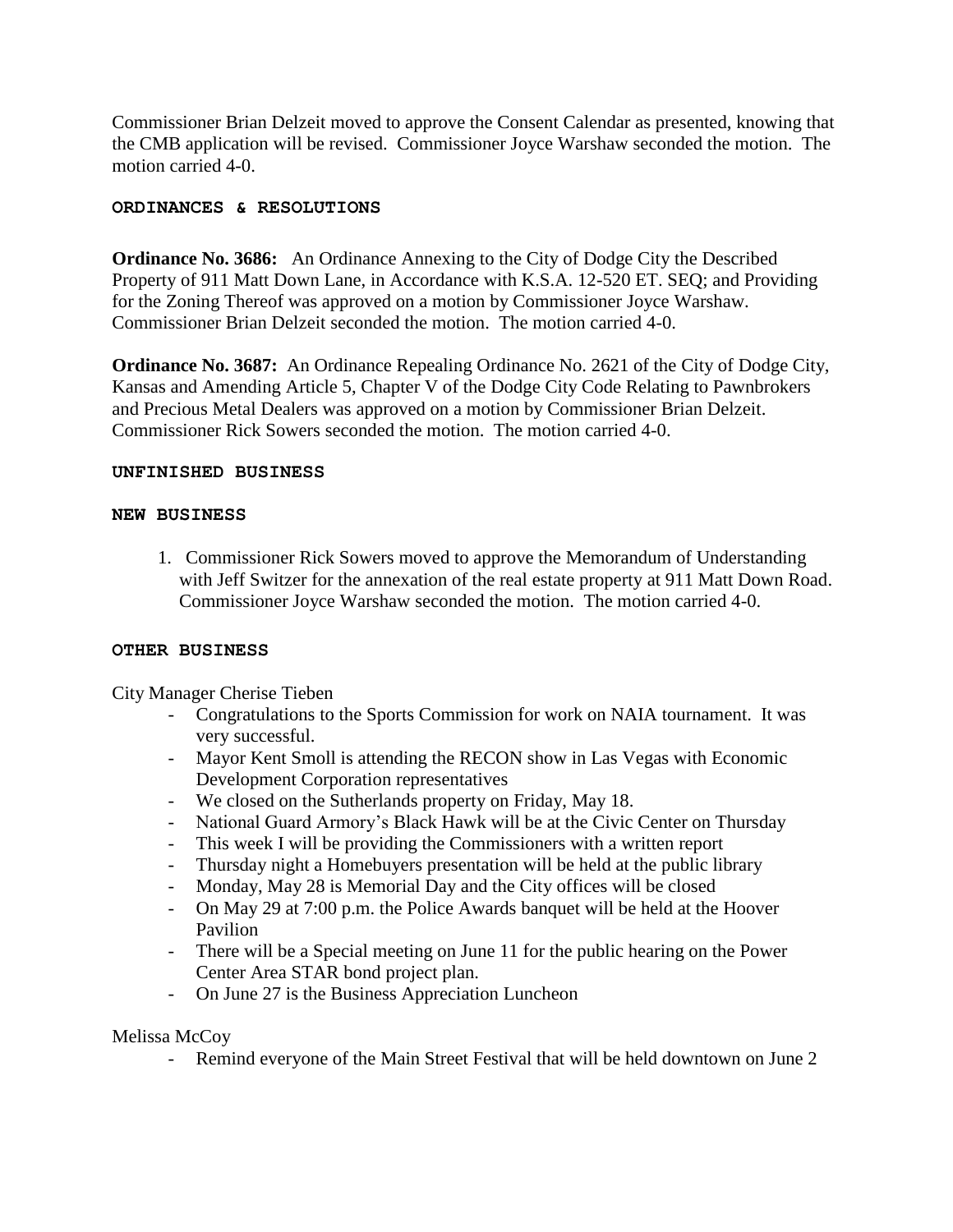Commissioner Rick Sowers

- Thanks to all the Public Works employees for their efforts every day.

Commissioner Jan Scoggins

- Congratulations to the Police Department for the GREAT Program.

Commissioner Joyce Warshaw

- Remind everyone that school will be out on Wednesday. Please watch out for the children.
- Send your contributions to the City of Dodge City for the community fireworks display

Commissioner Brian Delzeit

#### EXECUTIVE SESSION

At 7:30 p.m. Commissioner Rick Sowers moved to recess into executive session pursuant to the preliminary discussions related to the acquisition of real property found in K.S.A. 75-4319(b)(6). The justification for closing the meeting is to protect the city's position in the negotiations and discuss legal advice from council regarding Kansas Statutes and potential agreements. The open meeting will resume in City Commission Chambers in 20 minutes at 7:50 p.m. The Executive Session, in addition to the Commission, will include Cherise Tieben, Nannette Pogue, Brad Ralph, Mollea Wainscott and Corey Keller. The Commission will not take any action upon returning to the open session and prior to adjournment. Commissioner Brian Delzeit seconded the motion. The motion carried 4-0.

The meeting resumed in open session at 7:50 p.m.

#### ADJOURNMENT

The meeting was adjourned on a motion by Commissioner Rick Sowers, seconded by Commissioner Joyce Warshaw. The motion carried 4-0.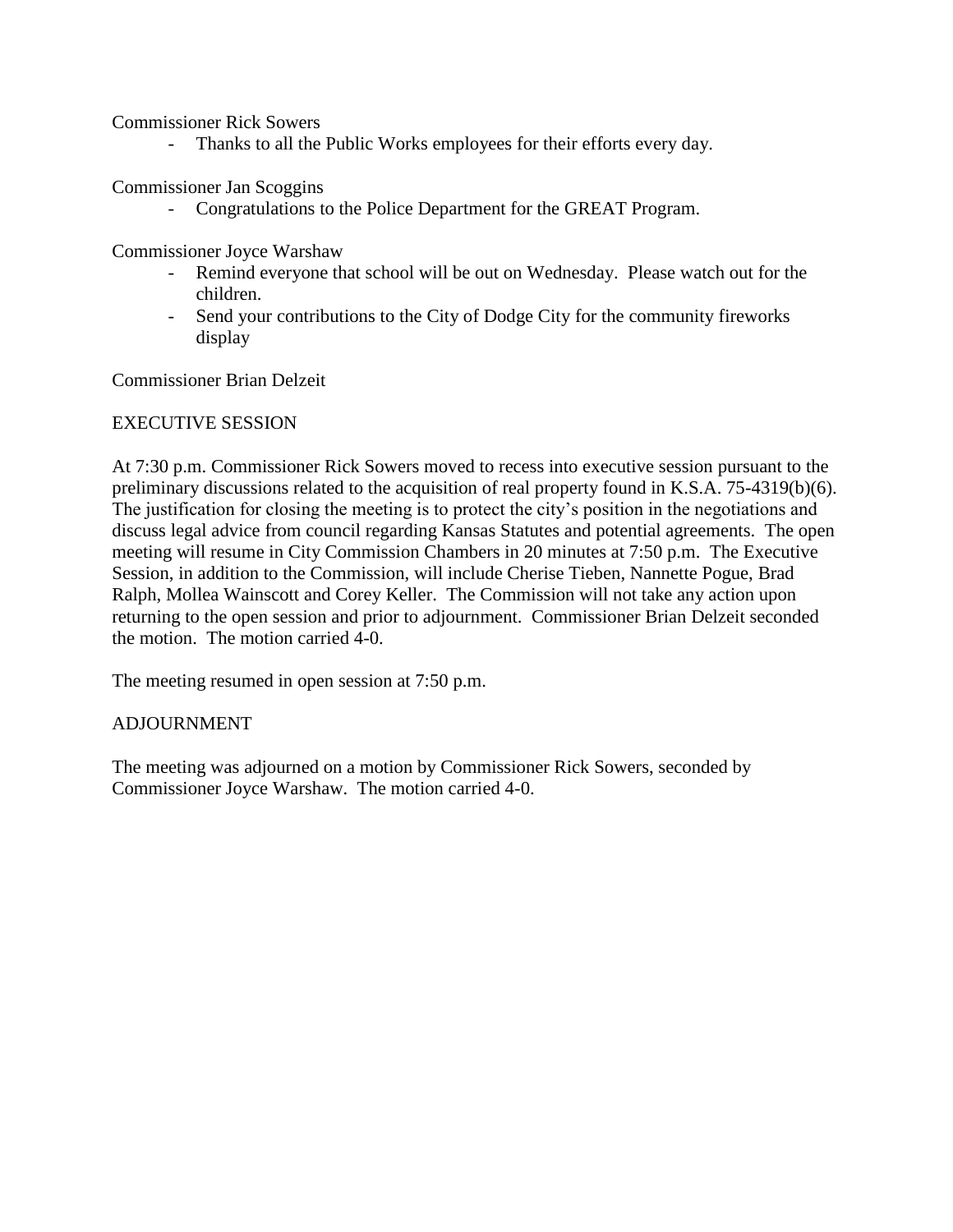| APPLICATION FOR LICENSE TO SELL CEREAL MALT BEVERAGES<br>(This form has been prepared by the Attorney General's Office)                                                                                                         | <b>INDIVIDUAL/SOLE PROPRIETOR</b>                                                       |               |                                |
|---------------------------------------------------------------------------------------------------------------------------------------------------------------------------------------------------------------------------------|-----------------------------------------------------------------------------------------|---------------|--------------------------------|
| □ City or □ County of                                                                                                                                                                                                           |                                                                                         |               |                                |
| <b>SECTION 1-LICENSE TYPE</b>                                                                                                                                                                                                   |                                                                                         |               |                                |
| Check One: Ø New License □ Renew License                                                                                                                                                                                        | <b>Special Event Permit</b>                                                             |               |                                |
| Check One:<br>L'Eicense to sell cereal malt beverages for consumption on the premises.<br>License to sell cereal malt beverages in original and unopened containers and not for consumption on<br>the licenses premises.        |                                                                                         |               |                                |
| <b>SECTION 2 - APPLICANT INFORMATION</b>                                                                                                                                                                                        |                                                                                         |               |                                |
| Kansas Sales Tax Registration Number (required):                                                                                                                                                                                | 2828017F-03                                                                             |               |                                |
| I have registered as an Alcohol Dealer with the TTB. [7] Yes (required for new application)                                                                                                                                     |                                                                                         |               |                                |
| Name.<br>PRECIADO<br>$K$ AMON                                                                                                                                                                                                   | Phone No.<br>408-8559<br>620                                                            |               | Date of Birth<br>$9 - 4 - 194$ |
| Residence Street Address<br>806 CENTRAL                                                                                                                                                                                         | $\frac{City}{DODE}$<br>$C_{ITY_n}$<br>KS.                                               |               | 67801                          |
| <b>Applicant Spousal Information</b>                                                                                                                                                                                            |                                                                                         |               |                                |
| Spouse Name                                                                                                                                                                                                                     | Phone No.                                                                               |               | Date of Birth                  |
| <b>Residence Street Address</b>                                                                                                                                                                                                 | City                                                                                    |               | Zip Code                       |
| (Business Location or Location of Special Event)<br>DBA Name                                                                                                                                                                    | (If different from business address)<br>Name                                            |               |                                |
| MARISCOS<br>ESTAURANT                                                                                                                                                                                                           |                                                                                         |               |                                |
| <b>Business Location Address</b><br>2ND.<br>9<br>$\mathcal{N}$ ,<br>6 O                                                                                                                                                         | <b>Address</b>                                                                          |               |                                |
| <b>State</b><br>67801<br>City<br>ANSAS<br>DOGGE                                                                                                                                                                                 | City                                                                                    | <b>State</b>  |                                |
| Business Phone No.<br>$27 - 889$<br>620                                                                                                                                                                                         | I lown the proposed business location.<br>FI do not own the proposed business location. |               |                                |
| Business Location Owner Name(s)<br>KIRCK GROSS<br>DR.                                                                                                                                                                           |                                                                                         |               |                                |
| <b>SECTION 4 - APPLICANT QUALIFICATION</b>                                                                                                                                                                                      |                                                                                         |               |                                |
| I am a U.S. Citizen                                                                                                                                                                                                             |                                                                                         | <b>ZYes</b>   | $\Box$ No                      |
| I have been a resident of Kansas for at least one year prior to application.                                                                                                                                                    |                                                                                         | <b>D</b> Yes  | $\Box$ No                      |
| I have resided within the state of Kansas for 3                                                                                                                                                                                 | years.                                                                                  |               |                                |
| I am at least 21 years old.                                                                                                                                                                                                     |                                                                                         | <b>M</b> Yes  | $\square$ No                   |
| I have been a resident of this county for at least 6 months.                                                                                                                                                                    |                                                                                         | <b>Z</b> Yes  | $\Box$ No                      |
| Within 2 years immediately preceding the date of this application, neither I nor my spouse* have<br>been convicted of, released from incarceration for or released from probation or parole for any<br>of the following crimes: |                                                                                         | $\square$ Yes | i No<br>lave not               |
| (1) Any felony; (2) a crime involving moral turpitude; (3) drunkenness: (4) driving a motor<br>vehicle while under the influence of alcohol (DUI); or (5) violation of any state or federal<br>intoxicating liquor law.         |                                                                                         |               |                                |
| My spouse has previously held a CMB license.                                                                                                                                                                                    |                                                                                         | $\square$ Yes | <b>口No</b>                     |

Havenet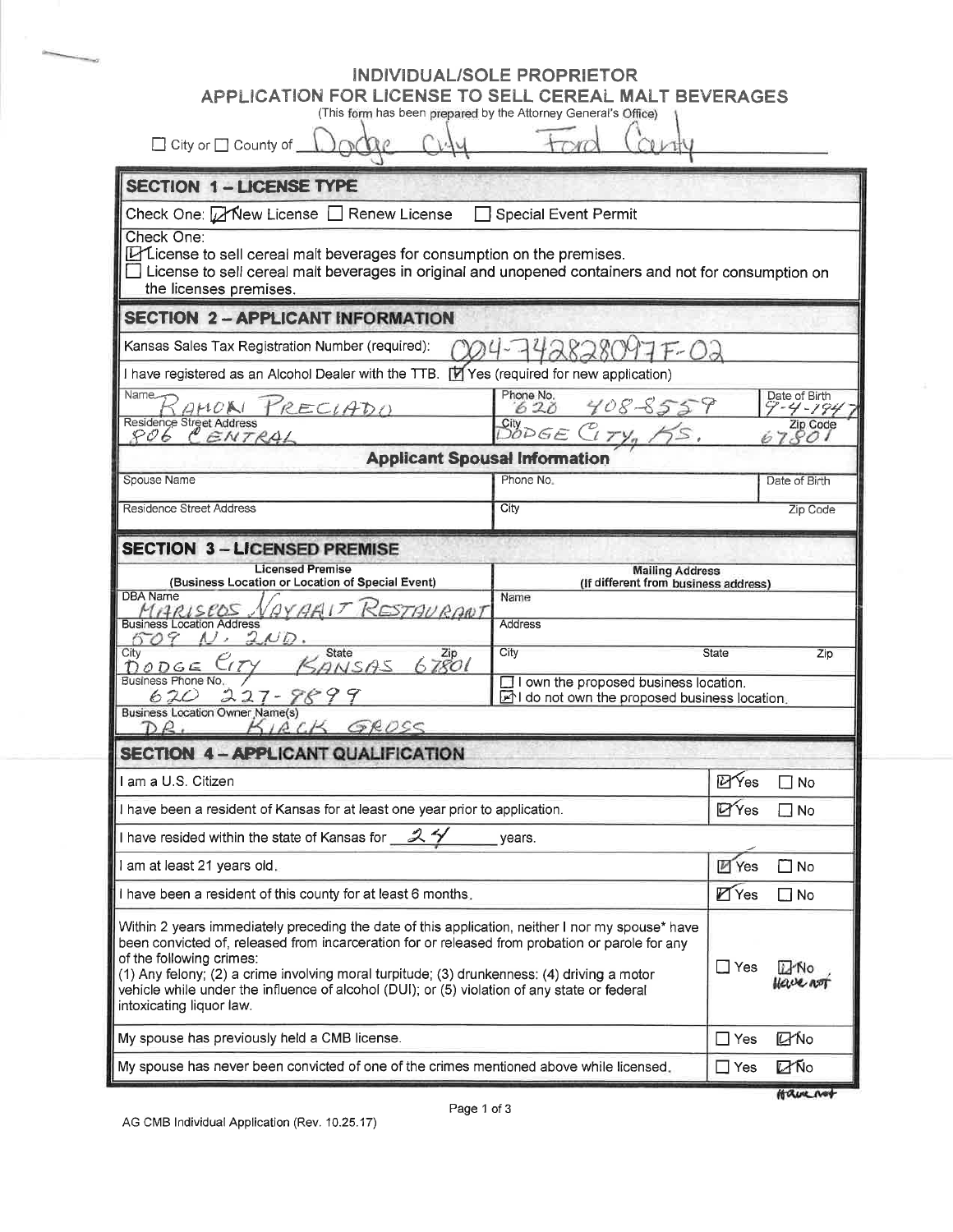### CORPORATE APPLICATION FOR LICENSE TO SELL CEREAL MALT BEVERAGES

(This form has been prepared by the Attorney General's Office)

⊠ City or □ County of Dodge City

| <b>SECTION 1 - LICENSE TYPE</b>                                                                                                |                                                                                                                             |                    |                             |
|--------------------------------------------------------------------------------------------------------------------------------|-----------------------------------------------------------------------------------------------------------------------------|--------------------|-----------------------------|
|                                                                                                                                |                                                                                                                             |                    |                             |
| Check One: O New License <b>X</b> Renew License □ Special Event Permit                                                         |                                                                                                                             |                    |                             |
| Check One:<br>License to sell cereal malt beverages for consumption on the premises.                                           |                                                                                                                             |                    |                             |
| XI License to sell cereal malt beverages in original and unopened containers and not for consumption on the licensed premises. |                                                                                                                             |                    |                             |
| <b>SECTION 2 - APPLICANT INFORMATION</b>                                                                                       |                                                                                                                             |                    |                             |
| Kansas Sales Tax Registration Number (required): 004-731220756F-01                                                             |                                                                                                                             |                    |                             |
| I have registered as an Alcohol Dealer with the TTB. $[X]$ Yes (required for new application)                                  |                                                                                                                             |                    |                             |
| Name of Corporation<br>Love's Travel Stops & Country Stores, Inc.                                                              | Principal Place of Business<br>Oklahoma                                                                                     |                    |                             |
| <b>Corporation Street Address</b><br>10601 North Pennsylvania Avenue                                                           | Corporation City<br>Oklahoma Citv                                                                                           | State<br>ОΚ        | Zip Code<br>73120           |
| Date of Incorporation<br>December 29, 1986                                                                                     | Articles of Incorporation are on file with the                                                                              |                    | $\Box$ Yes<br><b>XI</b> No  |
| Resident Agent Name                                                                                                            | Secretary of State.<br>Phone No.                                                                                            |                    |                             |
| CT Corporation<br><b>Residence Street Address</b>                                                                              | 785-233-0593<br>City                                                                                                        | <b>State</b>       | <b>Zip Code</b>             |
| 515 S. Kansas Avenue                                                                                                           | Topeka                                                                                                                      | ΚS                 | 66603                       |
| <b>SECTION 3 - LICENSED PREMISE</b>                                                                                            |                                                                                                                             |                    |                             |
| <b>Licensed Premise</b><br>(Business Location or Location of Special Event)                                                    | <b>Mailing Address</b><br>(If different from business address)                                                              |                    |                             |
| <b>DBA</b> Name<br>Love's Country Store #62                                                                                    | Name<br>Love's Travel Stops & Country Stores, Inc.                                                                          |                    |                             |
| <b>Business Location Address</b><br>400 W. Wyatt Earp                                                                          | Address<br>Attn: Licensing, PO Box 26210                                                                                    |                    |                             |
| City<br>State<br>Zip<br>Dodge City                                                                                             | City                                                                                                                        | State<br><b>OK</b> | Zip                         |
| KS<br>67801<br>Business Phone No.<br>620-225-0641                                                                              | Oklahoma City<br>X Applicant owns the proposed business location.<br>Applicant does not own the proposed business location. |                    | 73126                       |
| <b>Business Location Owner Name(s)</b><br>Love's Travel Stops & Country Stores, Inc.                                           |                                                                                                                             |                    |                             |
| SECTION 4 - OFFICERS, DIRECTORS, STOCKHOLDERS OWNING 25% OR MORE OF                                                            |                                                                                                                             |                    |                             |
| STOCK List each person and their spouse*, if applicable. Attach additional pages if necessary.                                 |                                                                                                                             |                    |                             |
| Name<br>Thomas Eugene Love                                                                                                     | Position<br>Executive Chairman                                                                                              |                    | Date of Birth               |
| <b>Residence Street Address</b>                                                                                                | City                                                                                                                        | <b>State</b>       | 10/10/1937<br>Zip Code      |
| 6824 N.W. Grand Blvd.<br>Spouse Name                                                                                           | Oklahoma City<br>Position                                                                                                   | ОК                 | 73116-5415<br>Date of Birth |
| <b>Residence Street Address</b>                                                                                                | City                                                                                                                        |                    |                             |
|                                                                                                                                |                                                                                                                             | <b>State</b>       | Zip Code                    |
| Name<br>Gregory Michael Love                                                                                                   | Position<br>Co-CEO                                                                                                          |                    | Date of Birth               |
| Residence Street Address                                                                                                       | City                                                                                                                        | <b>State</b>       | 10/08/1961<br>Zip Code      |
| 7201 Nichols Road<br>Spouse Name                                                                                               | Oklahoma City<br>Position                                                                                                   | OK                 | 73120-1223<br>Age           |
| <b>Residence Street Address</b>                                                                                                | City                                                                                                                        |                    |                             |
|                                                                                                                                |                                                                                                                             | <b>State</b>       | <b>Zip Code</b>             |
| Name<br>Judith McCarthy Love                                                                                                   | Position<br>Secretary                                                                                                       |                    | Date of Birth<br>06/17/1937 |
| <b>Residence Street Address</b><br>6824 N.W. Grand Blvd                                                                        | City                                                                                                                        | <b>State</b>       | Zip Code                    |
| Spouse Name                                                                                                                    | Oklahoma City<br>Position                                                                                                   | OK                 | 73116-5415<br>Age           |
| <b>Residence Street Address</b>                                                                                                | City                                                                                                                        | <b>State</b>       | Zip Code                    |
|                                                                                                                                |                                                                                                                             |                    |                             |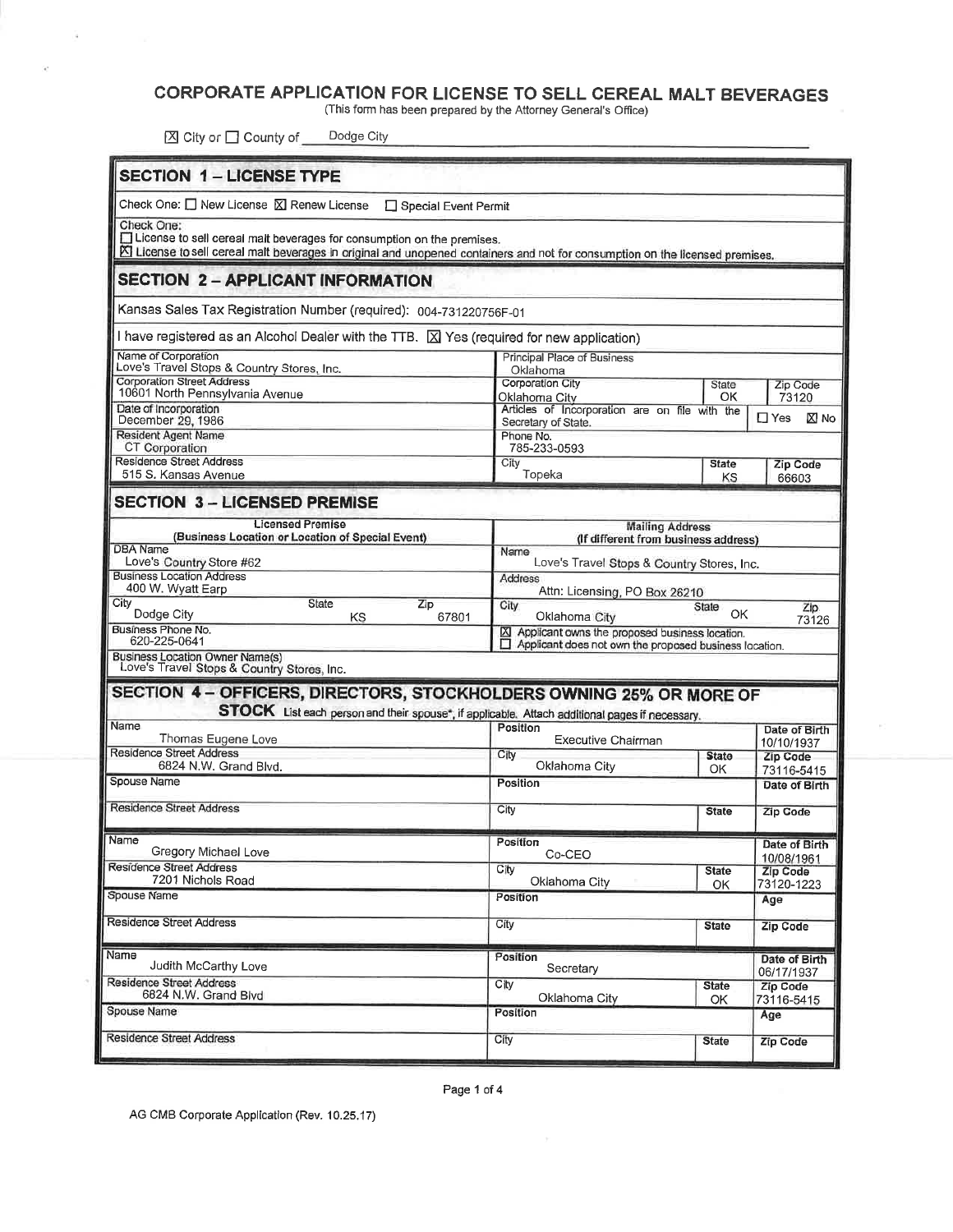| CORPORATE APPLICATION FOR LICENSE TO SELL CEREAL MALT BEVERAGES                                                                                                                                       |                                                                                                          |                                                                |                          |
|-------------------------------------------------------------------------------------------------------------------------------------------------------------------------------------------------------|----------------------------------------------------------------------------------------------------------|----------------------------------------------------------------|--------------------------|
|                                                                                                                                                                                                       | (This form has been prepared by the Attorney General's Office)                                           |                                                                |                          |
| ■ Cit or □ County of                                                                                                                                                                                  |                                                                                                          |                                                                |                          |
| <b>SECTION 4 - LICENSE TYPE</b>                                                                                                                                                                       |                                                                                                          |                                                                |                          |
| Check One: O New License N Renew License<br>Special Event Permit                                                                                                                                      |                                                                                                          |                                                                |                          |
| Check One:                                                                                                                                                                                            |                                                                                                          |                                                                |                          |
| License to sell cereal malt beverages for consumption on the premises.<br>License to sell cereal malt beverages in original and unopened containers and not for consumption on the licensed premises. |                                                                                                          |                                                                |                          |
| <b>SECTION 2 - APPLICANT INFORMATION</b>                                                                                                                                                              |                                                                                                          |                                                                |                          |
| Kansas Sales Tax Registration Number (required):                                                                                                                                                      |                                                                                                          | 28482                                                          |                          |
| I have registered as an Alcohol Dealer with the TTB. [ ] Yes (required for new application)                                                                                                           |                                                                                                          |                                                                |                          |
| Neme of Corporation<br>LEQ INC.<br>AC                                                                                                                                                                 | Principal Place of Business .                                                                            |                                                                |                          |
| Corooration Street Address<br>Cline                                                                                                                                                                   | an<br>Corporation City                                                                                   | <b>State</b>                                                   |                          |
| Date of Incorporation<br>966                                                                                                                                                                          | .га<br>Articles of Incorporation are on file with the                                                    |                                                                | <b>D</b> Yes <b>I</b> No |
| <b>Resident Agent Name</b>                                                                                                                                                                            | Secretary of State.<br>Phone No.                                                                         | $20 - 624 - 5638$                                              |                          |
| <b>Residence Street Address</b>                                                                                                                                                                       | $\epsilon$<br>City                                                                                       | <b>State</b>                                                   | Zip Code                 |
|                                                                                                                                                                                                       |                                                                                                          |                                                                |                          |
| <b>SECTION 3 - LICENSED PREMISE</b><br><b>Licensed Premise</b>                                                                                                                                        |                                                                                                          |                                                                |                          |
| (Business Location or Location of Special Event)<br>DBA Name                                                                                                                                          |                                                                                                          | <b>Mailing Address</b><br>(If different from business address) |                          |
| <b>Business Location Address</b>                                                                                                                                                                      | Name                                                                                                     |                                                                | <u> Kizza In</u>         |
| $O(2\omega)$                                                                                                                                                                                          | Addres                                                                                                   |                                                                |                          |
| State <sub>1</sub><br>67801                                                                                                                                                                           | City                                                                                                     | State                                                          | 67901                    |
| <b>Business Location Owner Name(s)</b>                                                                                                                                                                | Applicant owns the proposed business location.<br>Applicant does not own the proposed business location. |                                                                |                          |
|                                                                                                                                                                                                       |                                                                                                          |                                                                |                          |
| SECTION 4 - OFFICERS, DIRECTORS, STOCKHOLDERS OWNING 25% OR MORE OF                                                                                                                                   |                                                                                                          |                                                                |                          |
| STOCK List each person and their spouse*, if applicable. Attach additional pages if necessary.<br>Name                                                                                                | Position                                                                                                 |                                                                | Date of Birth            |
| Residence Street Address                                                                                                                                                                              | City                                                                                                     | <b>State</b>                                                   | <b>Zip Code</b>          |
| Spouse Name                                                                                                                                                                                           | Position                                                                                                 |                                                                | Date of Birth            |
| <b>Residence Street Address</b>                                                                                                                                                                       | City                                                                                                     | <b>State</b>                                                   | Zip Code                 |
| Name                                                                                                                                                                                                  |                                                                                                          |                                                                |                          |
| <b>Residence Street Address</b>                                                                                                                                                                       | <b>Position</b>                                                                                          |                                                                | Date of Birth            |
|                                                                                                                                                                                                       | City                                                                                                     | <b>State</b>                                                   | Zip Code                 |
| Spouse Name                                                                                                                                                                                           | Position                                                                                                 |                                                                | Age                      |
| Residence Street Address                                                                                                                                                                              | City                                                                                                     | <b>State</b>                                                   | Zip Code                 |
| Name                                                                                                                                                                                                  | Position                                                                                                 |                                                                | Date of Birth            |
| <b>Residence Street Address</b>                                                                                                                                                                       | City                                                                                                     | <b>State</b>                                                   | Zip Code                 |
| Spouse Name                                                                                                                                                                                           | Position                                                                                                 |                                                                | Age                      |
|                                                                                                                                                                                                       |                                                                                                          |                                                                |                          |

Page 1 of 4

AG CMB Corporate Application (Rev. 10.25.17)

 $\bar{\varepsilon}$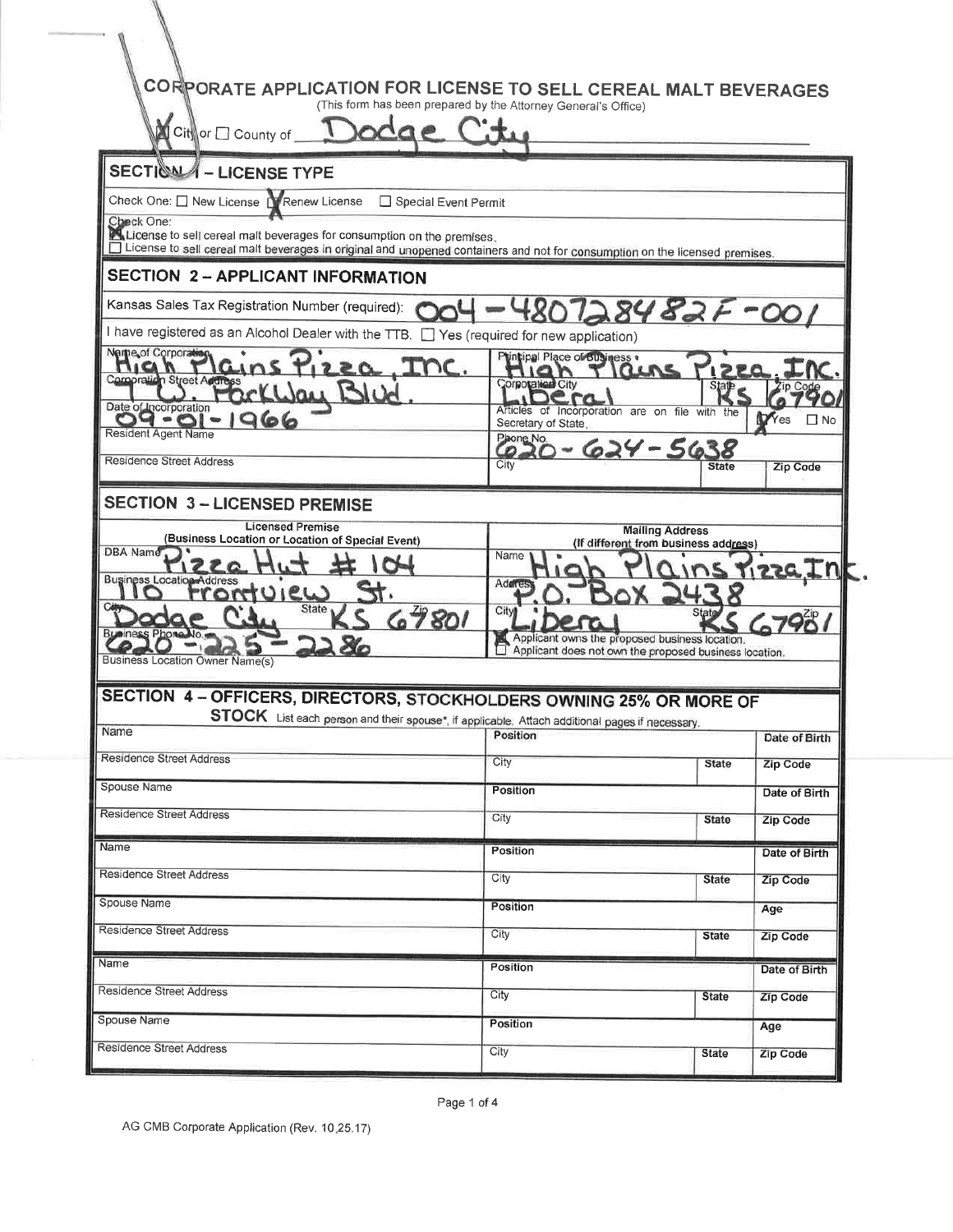#### **RESOLUTION NO. 2018-11**

#### **A RESOLUTION FOR THE TEMPORARY SUSPENSION AND WAIVER OF CERTAIN PROVISIONS OF ORDINANCE NO. 2838 AND THE 2009 INTERNATIONAL FIRE CODE PERTAINING TO THE DISCHARGE OF FIREWORKS WITHIN THE CITY LIMITS OF THE CITY OF DODGE CITY, KANSAS:**

**SECTION 1**: For the time period and under the conditions set forth herein, the provisions of Ordinance No. 2838 and the International Fire Code prohibiting the discharge of legal fireworks, as defined by state statutes and regulations of the State Fire Marshal, shall be temporarily suspended and waived so as to allow the lawful discharge of such legal fireworks within the corporate limits of the City of Dodge City, Kansas, subject to the exceptions and under the conditions as provided herein, on Tuesday; July 3<sup>rd</sup> through Thursday July  $5<sup>th</sup>$ , 2018 between the hours of 10:00 a.m. to 11:00 p.m. of each day;

**SECTION 2**: This waiver and suspension shall not apply to, and the discharge of fireworks shall be prohibited at any time, including July 3<sup>rd</sup>, July 4<sup>th</sup> and July 5<sup>th</sup>, 2018 on any public property, including but not limited to all public parks, public recreation areas such as ball fields and soccer fields, any school grounds including, school playgrounds and athletic facilities, any public rights of way, or public parking areas (Civic Center / Memorial Stadium).

**SECTION 3**: This waiver and suspension shall not apply to, and the discharge of fireworks shall be prohibited at any time, including July 3<sup>rd</sup>, July 4<sup>th</sup> and July 5<sup>th</sup>, 2018 on any real property within the corporate limits of the City of Dodge City without the permission of the owner or person or entity in control of said real property.

**SECTION 4:** Notwithstanding this suspension and waiver, officers of the Dodge City Fire Department and the Dodge City Police Department shall have the authority to confiscate any fireworks from any individual possessing the same, if in the opinion of said officer, the use or discharge of such fireworks is being conducted in such a manner as to create a health or safety hazard for the user or other persons, or in such a manner as to create a safety hazard to public or private property.

**SECTION 5**: This waiver will automatically expire at 11:01 p.m. on July 5<sup>th</sup>, 2018 and may be rescinded prior thereto by action of the governing body.

**SECTION 6:** This Resolution shall take effect and be in force from and after its adoption.

Adopted by the governing body this 4<sup>th</sup> day of June, 2018.

Kent Smoll, Mayor

\_\_\_\_\_\_\_\_\_\_\_\_\_\_\_\_\_\_\_\_\_\_\_\_\_\_\_\_\_

ATTEST:

Nannette Pogue, City Clerk

\_\_\_\_\_\_\_\_\_\_\_\_\_\_\_\_\_\_\_\_\_\_\_\_\_\_\_\_\_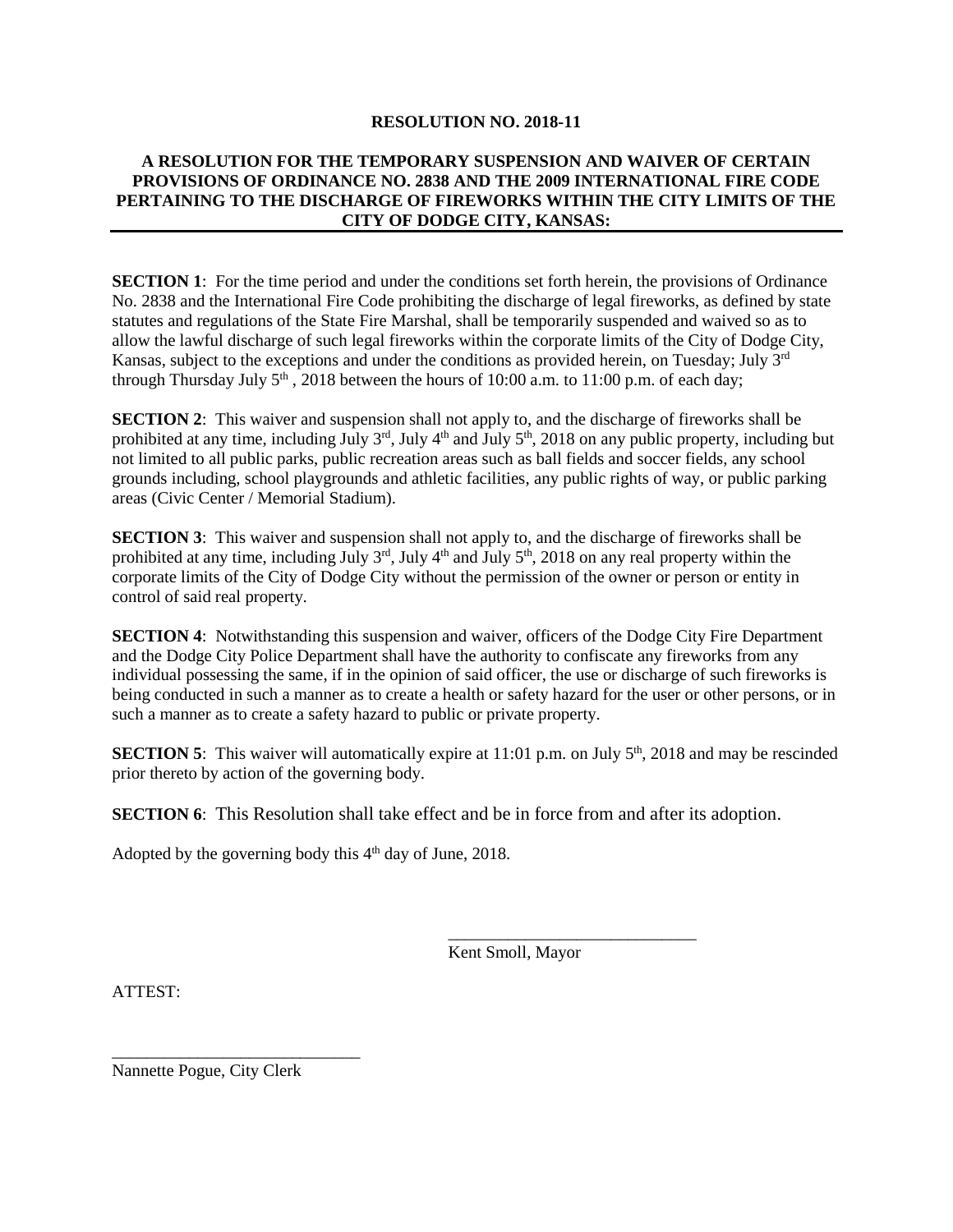# **City of Dodge City** SO6 N. Second Ave

806 N. Second Ave. 67801

Phone: 620-225-8100 FAX: 620-225-8144 www.dodgecity.org

# *Memorandum*

To: Cherise Tieben, City Manager From: Nannette Pogue, Finance Director/City Clerk Date: May 31, 2018 Subject: Resolution No. 2018-12 Agenda Item: Resolutions

**Recommendation:** I recommend approval of Resolution No. 2018-12.

**Background:** The City of Dodge City has agreed as part of the Power Center Area STAR Bond Project Plan to dedicate the incremental property tax to the project. This resolution formalizes that commitment.

**\_\_\_\_\_\_\_\_\_\_\_\_\_\_\_\_\_\_\_\_\_\_\_\_\_\_\_\_\_\_\_\_\_\_\_\_\_\_\_\_\_\_\_**

**Justification:** Dedicating additional revenue for the Power Center Area STAR Bond Project will give us additional opportunities to assist with projects in the Heritage Area.

**Financial Considerations:** Will be additional revenue sources for the STAR Bond Project.

**Purpose/Mission:** On-going Improvement. Together we value progress, growth and new possibilities by providing and preparing for the community's future.

**Legal Considerations:** None

**Attachments:** Resolution No. 2018-12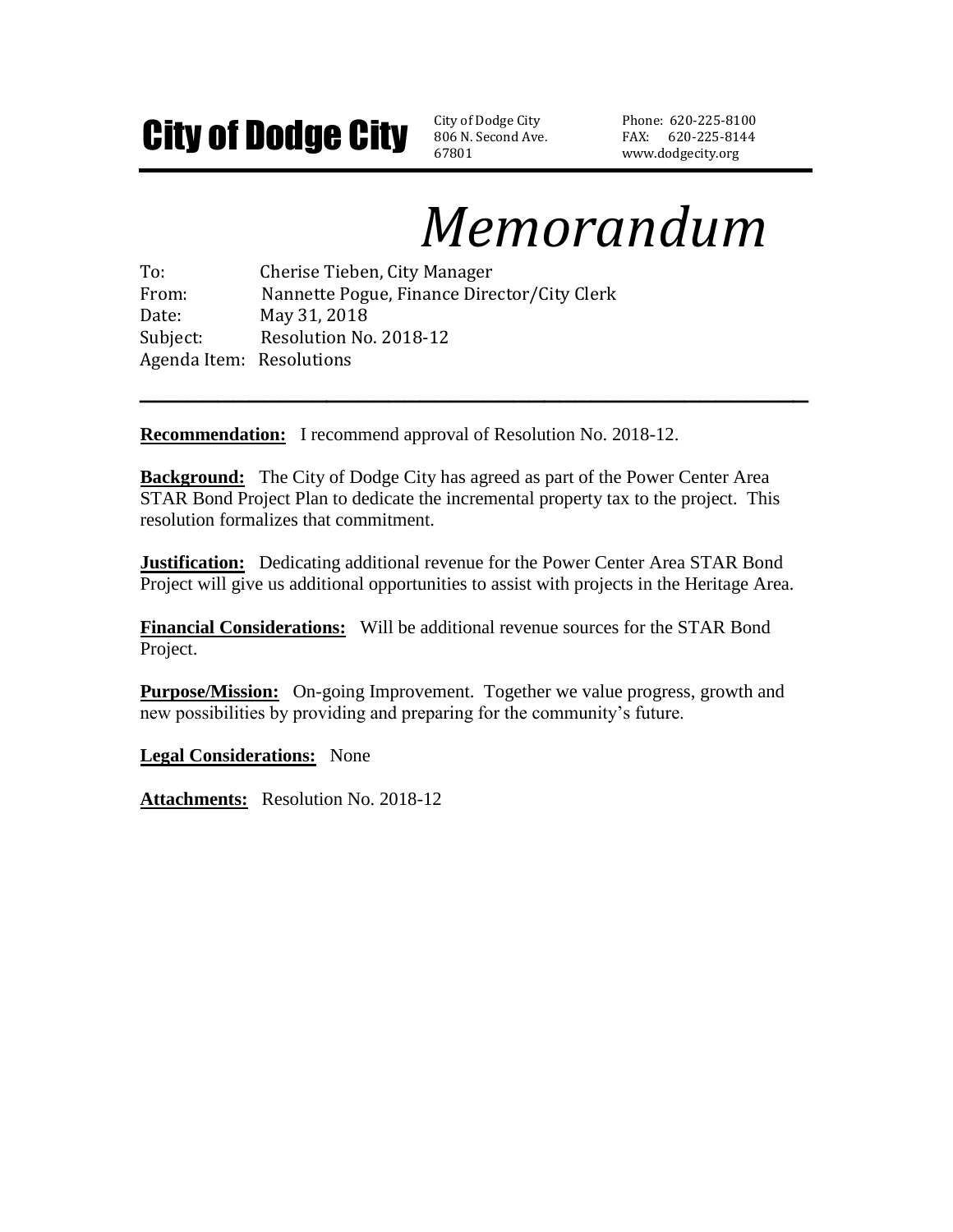#### RESOLUTION NO. 2018-12

#### A RESOLUTION COMMITTING ADVALOREM PROPERTY TAX FOR THE POWER DISTRICT AREA STAR BOND PROJECT

WHEREAS, The City has acquired certain property situated in Ford County, Kansas known as the "Power Center Area". The Power Center Area is approximately 63 acres of property generally located along 14<sup>th</sup> Avenue at Soule Street.

WHEREAS, a public hearing has been set for June 11, 2018 in order to consider the STAR Bond Project Plan for Power Center Area 1 (the "Project Plan"). The development in the Power Center Area includes: 75,000 square foot Sutherland home improvement retail store with an additional 35,000 square foot garden center; approximately 15,000 sq. ft. of inline retail small shop space on three pad sites located on North 14th Avenue – an approximately 3,500 sq. ft. convenience store and gas station owned and operated by Casey's and two additional 10,000 sq. ft. retail pad sites.

WHEREAS, The City anticipates that certain Sales Tax Special Obligation Revenue Bonds (STAR Bonds) will initially be issued sold and delivered in connection with the Project.

WHEREAS, Ford County has agreed in an agreement dated September 30, 2017 to pledge its portion of the local sales and use taxes collected pursuant to K.S.A. 12-187 et seq., 79-3601 et seq., and 79-3701 et seq. from the Project (the "County Sales Taxes") and has agreed to pledge its portion of the incremental ad valorem property taxes on the Site (the "County Property Taxes") for the repayment of certain costs of the Project to support the repayment of STAR Bonds issued, sold and delivered to pay for the eligible costs of the Project.

WHEREAS, in the agreement stated above with Ford County, the agreement states the City also anticipates the pledge of certain incremental property tax revenues from the Site.

WHEREAS, in the Star Bond Project Plan, the City has agreed to match the Ford County contribution of Property Tax increment, so this additional revenue source (including the County's portion and the City's portion) may be as much as an additional \$1,521,720 of property tax revenue contributed to the costs of the Power Center Area Project.

## **NOW THEREFORE, BE IT RESOLVED BY THE City Commission of the City of Dodge City that:**

The City of Dodge City will contribute property tax increment in the Power Center Area of the STAR Bond district which is described in the attached map. It is estimated that the property tax could be 760,860 during the collection period. In the agreement between the City of Dodge City and Ford County, the county's portion of the incremental property tax is capped at \$760,860. The City's portion is not capped.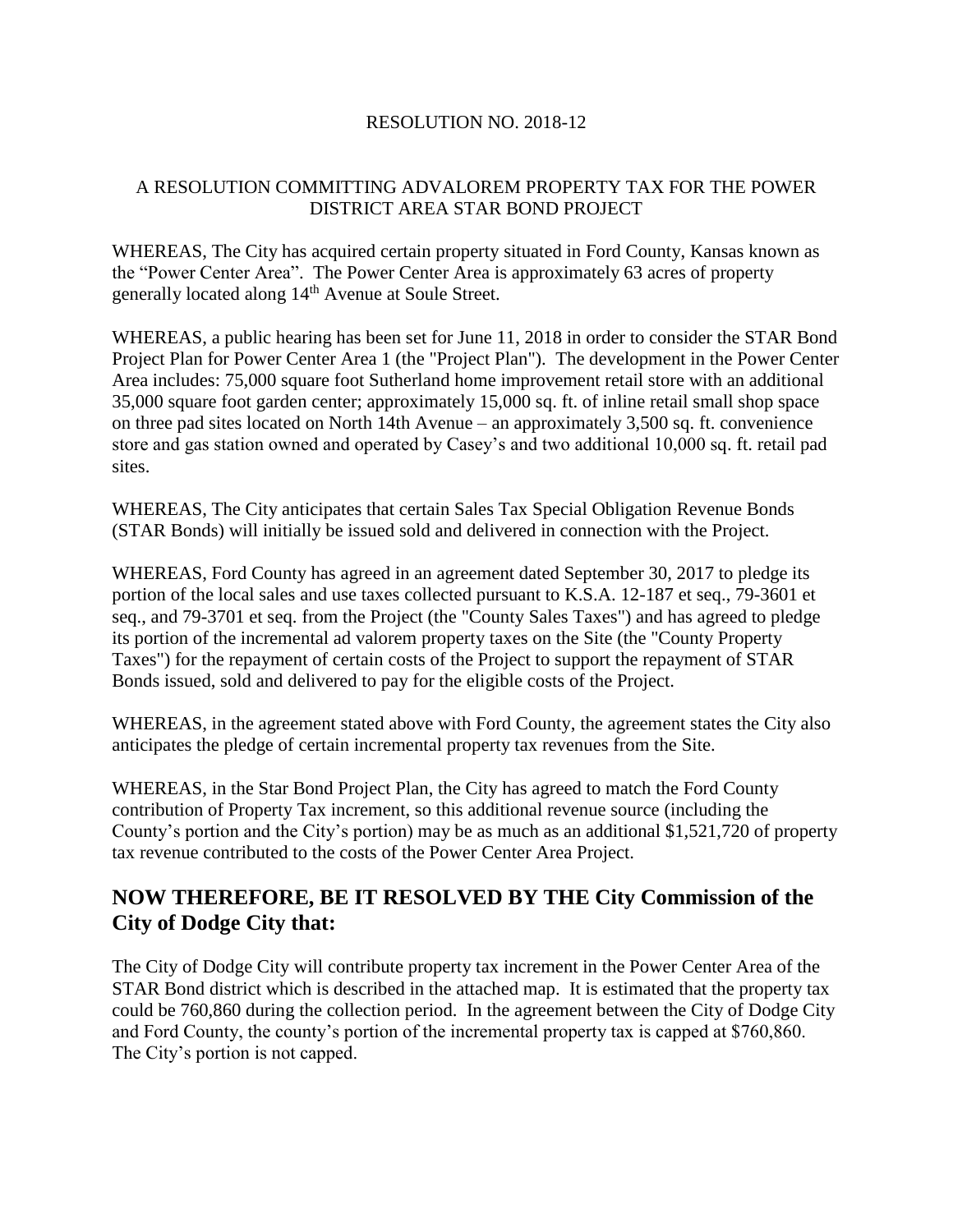This Resolution is adopted by the Governing Body of the City of Dodge City on this 4<sup>th</sup> day of June, 2018.

Mayor

\_\_\_\_\_\_\_\_\_\_\_\_\_\_\_\_\_\_\_\_\_\_\_\_\_\_\_\_\_\_\_\_\_

ATTEST:

\_\_\_\_\_\_\_\_\_\_\_\_\_\_\_\_\_\_\_\_\_\_\_\_\_\_\_\_\_\_ City Clerk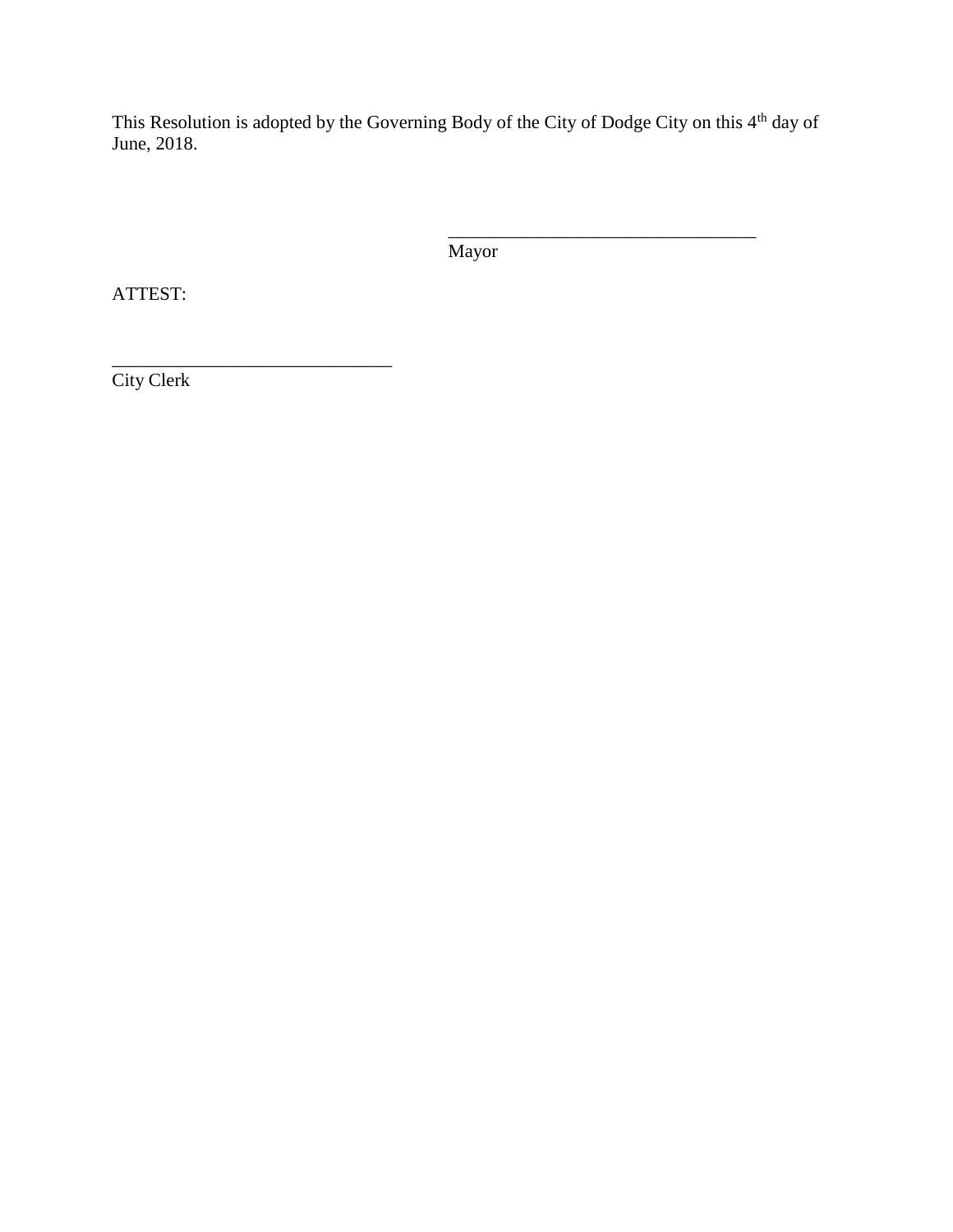# **City of Dodge City**

City of Dodge City 806 N. Second Ave. 67801

Phone: 620-225-8100 FAX: 620-225-8144 www.dodgecity.org

# Memorandum

| To:      | City Manager                      |
|----------|-----------------------------------|
|          | <b>City Commissioners</b>         |
| From:    | Ray Slattery, P.E.                |
|          | Director of Engineering Services  |
| Date:    | May 31, 2018                      |
| Subject: | Central Ave. Reconstruction from  |
|          | <i>Vine St. to Comanche St. –</i> |
|          | Paving, Water, & Sanitary Sewer,  |
|          | ST 1508 - CO #1                   |
|          | Agenda Item: New Business         |
|          |                                   |

**Recommendation:** Approve Change Order #1 for the installation of an entire new sewer system as part of reconstruction of Central Ave. in the amount \$217,475.00.

**Background:** At the May 7<sup>th</sup> commission Meeting the Commission approved the bid from Building Solutions, Inc. for the reconstruction of Central Ave. from Comanche St. to Vine St. The commission also authorized staff to enter into negotiations to replace the sanitary sewer system under Central Ave. Staff met with Building Solutions, Inc. to discuss options for replacing the sewer system. The option that seems to have the most merit and cause the least amount of interruptions for service to the residents and businesses along Central Ave. is to replace the entire sewer system, line, manholes, individual services, etc. This would be done by constructing the new sewer line and leaving the old line intact until the new line is completed. The new line would be offset to the east from the old line. With this option the only time there would be an interruption in service is when the contractor connects the individual new sewer service to the existing service from the house/business.

**Financial Considerations:** The cost to replace the entier sewer system would be \$217,475.00. the overage would be covered by the issuance of new General Obligation Bonds (GOB) for the project.

**Purpose/Mission:** The completion of this project would align with the City's Core Values of Ongoing Improvement and Working Towards Excellence.

Legal Considerations: By approving the Change Order, additional payment will need to be made to Building Solutions, Inc.

**Attachments:** Change Order #1